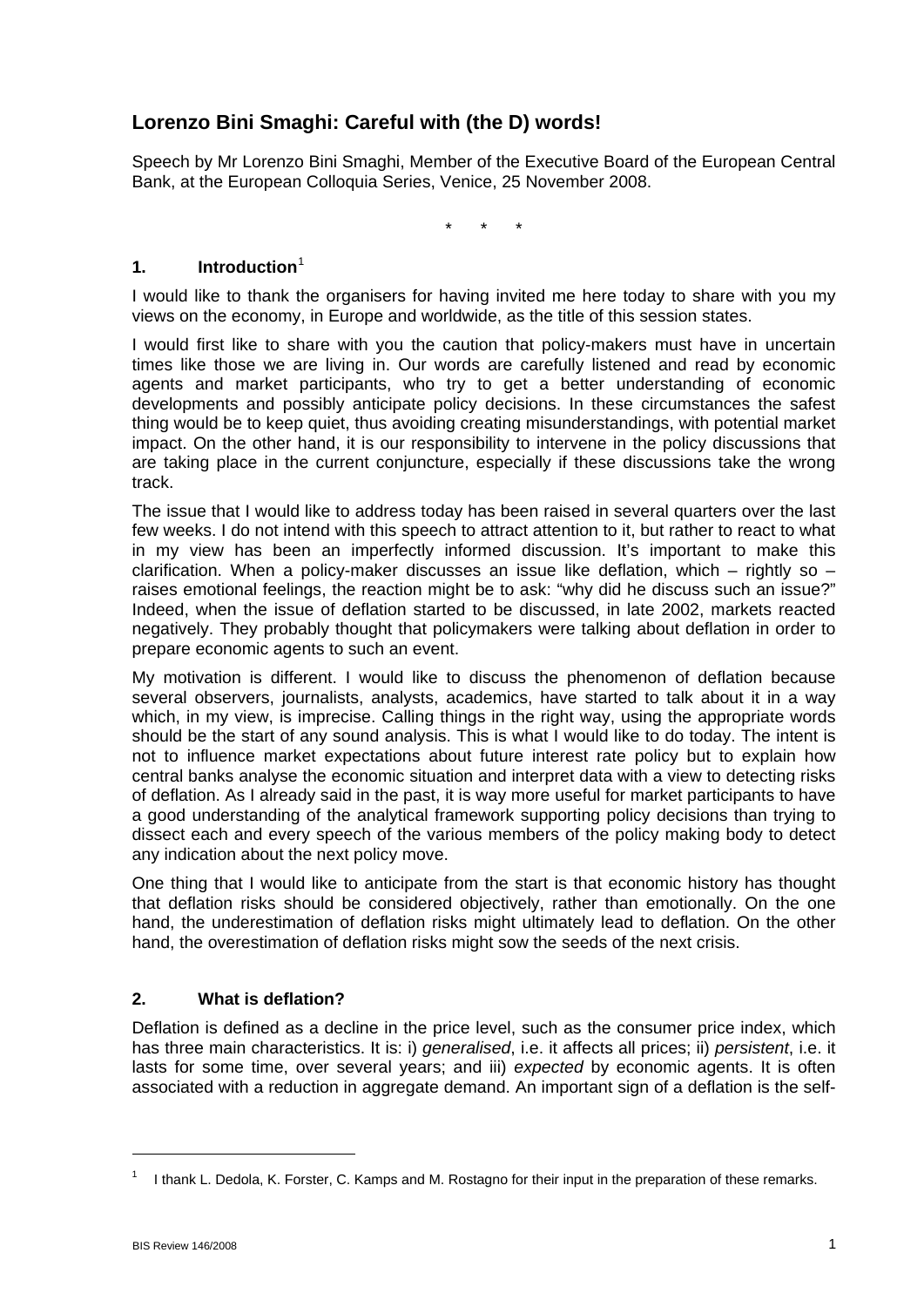perpetuating nature of the process.<sup>[2](#page-1-0)</sup> The expectation of price reductions induces households to postpone consumption and firms to reduce wage costs and to delay investment, also in view of the higher rate of return. This depresses aggregate demand which puts further downward pressure on prices. The appreciation of the exchange rate might further exacerbate this tendency. A well-known example of a self reinforcing price-income mechanism is Japan's experience in the 1990s – also referred to as the "lost decade".

A deflation triggered by a sharp fall in aggregate demand, possibly accompanied by unpredictable changes in economic sentiment (the Keynesian "animal spirits") which leads producers to cut prices on an ongoing basis, poses a serious cause of concern, in particular if it manifests itself in conjunction with a protracted economic slowdown and with risks of financial stability. This can result in a self-perpetuating downward spiral, in which conventional economic policy options are severely restricted. The system may find itself in a situation not very different from the Keynesian "liquidity trap", where private sector expectations of falling nominal and real values of financial and real assets lead agents to cling to any liquid and safe asset as much as possible.

Those self-perpetuating effects may arise through various channels, via onerous debt burden, personal and corporate bankruptcies, financial crises or other adverse conditions. According to the "debt-deflation-hypothesis", first mentioned by Irving Fisher in 1933, falling prices increase the real debt burden and adversely affect firms' balance sheets, which may result in a rising number of insolvencies and make banks more reluctant to grant loans, leading to a further slowdown in investment, creating additional deflationary pressures. Furthermore, if consumers expect a further decline in prices and face inefficiently high and positive real interest rates, this may lead to a general reluctance to purchase, causing a further decrease in aggregate demand and a further downward movement of the price level. In addition, in all cases on record, a sudden and sharp drop of asset prices which resulted in significant losses of wealth have been a crucial factor in amplifying and propagating the initial disturbance. All these factors, sometimes paired together with policy failures, may add to the severity and the length of the downturn.

### **3. What is not deflation?**

Not all declines in the price level are deflation. First, individual prices can and do fall. In the euro area, for example, price of computers have fallen substantially and nobody has complained. Even the overall consumer price index, such as the euro area HICP, can fall from time to time on account of seasonal factors as well as in the wake of large changes in import or energy prices. The consumer price index might also fall if, following an exogenous shock, the equilibrium price level is lowered and the economy is flexible enough to achieve the adjustment quite rapidly. I would call this adjustment disinflation, which can entail a temporary negative inflation in order for the price level to achieve its new equilibrium level. Disinflation can also be associated with a negative growth of aggregate demand, at least temporarily. However, the quicker the adjustment in prices takes place, the lesser will be the output cost of the adjustment.

The difference between deflation and disinflation is neither the possibility of a negative price change, nor the association with a fall in output. The difference is that, in a deflation

<span id="page-1-0"></span><sup>2</sup> A mere decrease of prices of some categories of goods, in individual sectors or in certain regions should also not be termed deflation. In a market economy, such relative price adjustments are a response to changes in supply and demand – for example differences in sectoral productivity developments – and are essential for an efficient welfare-enhancing allocation of resources. Deflation per se only occurs when price declines are so widespread that broad-based indices of prices register ongoing declines. This is particular relevant for the euro area, as the consequences of deflation in the whole area would also be very different from a decline in prices in any individual euro area country (Issing, 2002).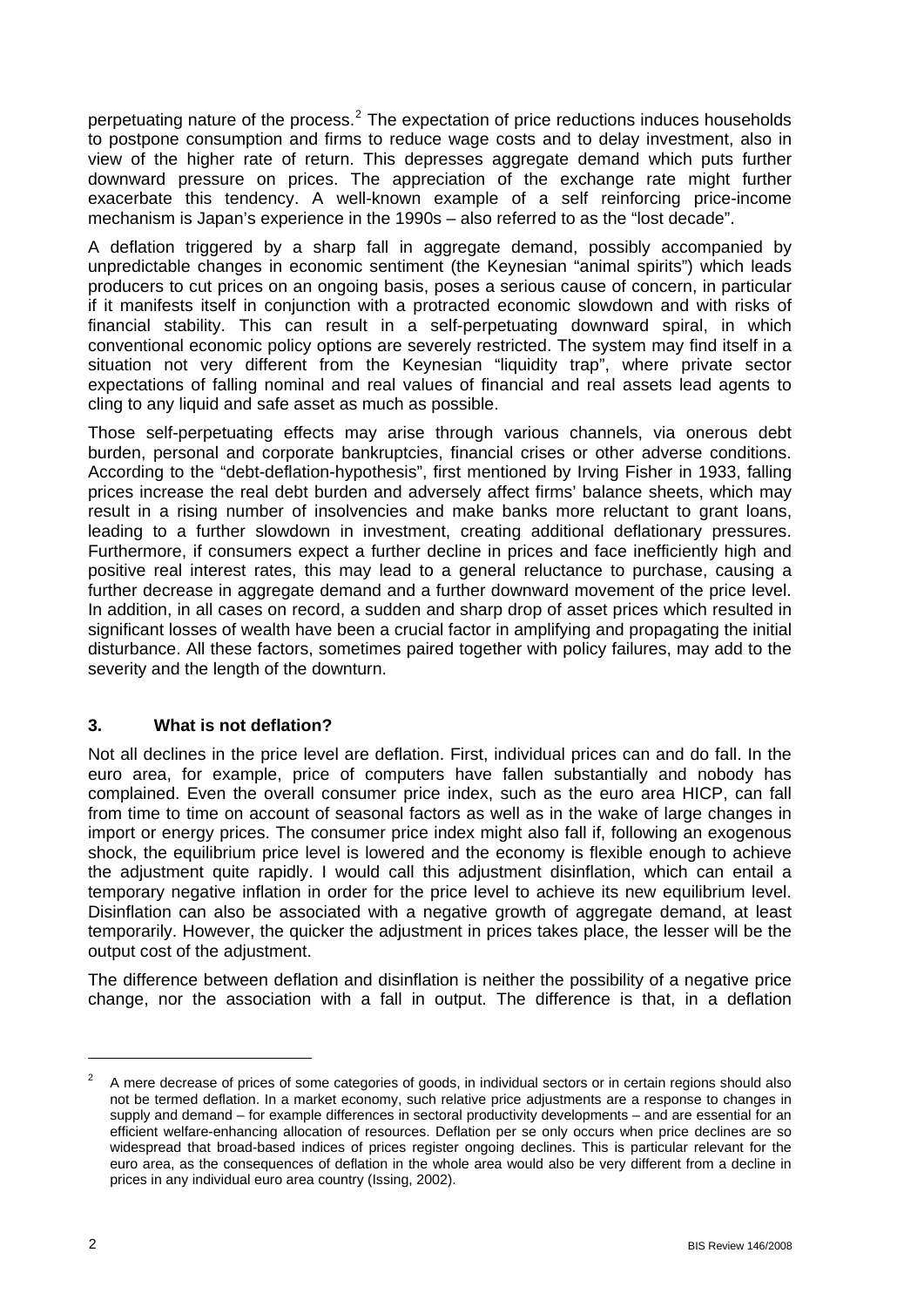scenario, expectations of price changes turn negative and induce agents to postpone consumption and investment decisions. It's the negative inflation expectations that pushes the (ex-ante) real interest rate up, even when the nominal interest rate is brought down to zero, above its equilibrium level.

It is not clear what could push agents to expect negative inflation, and thereby enter a deflation scenario, rather than a standard disinflation. One possibility is that agents are not fully rational and form adaptive expectations. As they observe the start of the disinflation, with a negative inflation rate necessary to achieve the new equilibrium, they may think that the negative price change is likely to persist for some time. Negative inflation expectations might thus become entrenched. Given the zero bound on interest rates, the negative inflation pushes real rates up, thereby adding recessionary forces to the economy, which might further fuel price declines.

Another hypothesis is that the disinflation process is not sufficiently quick to stabilise the economy at the new equilibrium. As in the case of asset markets that do not function properly, when the equilibrium price is not achieved rapidly enough and the adjustment process is slow, the price dynamics will take longer and might even overshoot, generating destabilising patterns. The same could occur for the real economy, as a lack of flexibility in markets delays the adjustment of the price level, which may take more time and generate negative expectations. This scenario might be aggravated if policies aim at stabilizing the economy at the "wrong" equilibrium, delaying the adjustment towards the new equilibrium. I would conjecture that the more the economy is kept away from its equilibrium, the more the adjustment, in terms of prices and output, might become non-linear. This could happen in particular if the classical transmission mechanisms of monetary and fiscal policies are impaired, for instance due to a loss of confidence in the financial system. More work needs to be done in this field, in particular in order to understand how price expectations are formed in the face of a negative demand shock.

## **4. Detecting deflation**

Looking at history, although deflation experiences have occurred, they have been quite rare. Most of us immediately think of the deflation during the Great Depression and the recent experience of Japan. The sustained deflationary episodes of the Great Depression in the 1930s and in Japan in the second half of the 1990s bear some common underlying factors. Both episodes followed long periods of exceptionally optimistic views on potential output and major speculative stock price and asset price bubbles. In both cases, an exchange rate appreciation contributed to strengthening deflationary pressures. At the same time, there are also obvious differences between the two episodes. The role of monetary policy was clearly more damaging in the US. As Friedman and Schwartz (1963) show the initial downturn in August 1929 and the following Great Depression were mostly due to restrictive monetary policy, which added substantially to the rapid and strong decline in demand. From August 1929 to March 1933, US real GDP fell by almost 30%, or 7.6% on a yearly average. Similar drastic declines in average annual output occurred in other countries (for example, Canada -8.4%, Germany -2.7%, United Kingdom -1.0% and France -2.2%). The contraction was transmitted to the rest of the world via the fixed exchange rate linkages of the gold standard and by "golden fetters" which prevented the monetary authorities of gold standard adherents from following the expansionary policies needed to offset the collapsing demand and a rash of banking panics across the world (Bernanke and James, 1991), without triggering a speculative attack on the gold parity (Eichengreen, 1992).

Monetary conditions have played a role also in the case of Japan. With hindsight, it could be argued that monetary policy was overly accommodative during the run up of the bubble, and possibly too tight as the recession started, in 1991. In any case, it is now clear that deflationary risks were obviously not recognised at the time. Furthermore, weakness in the supervisory system and ingrained practices in the banking sector hampered the ability of the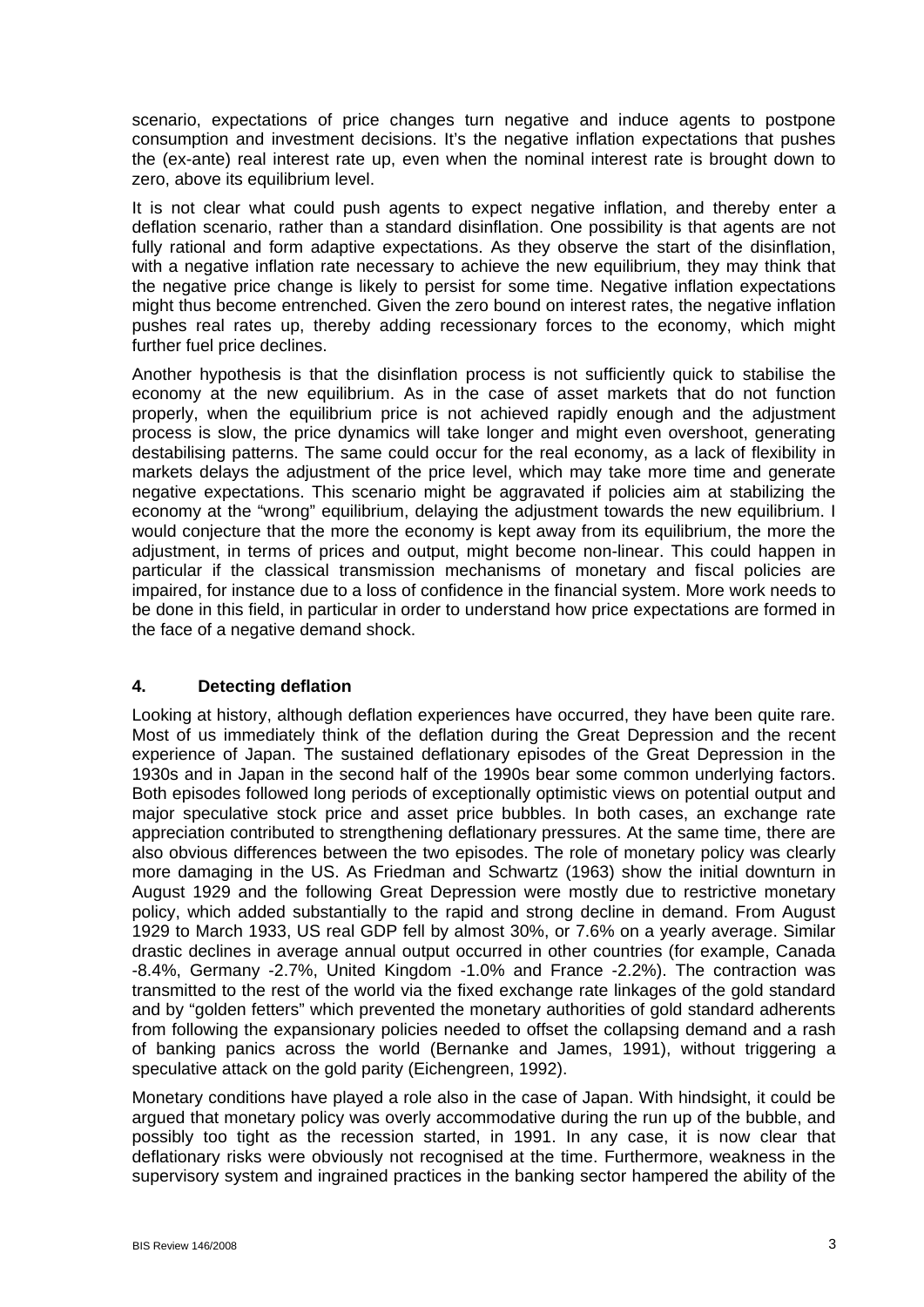economy to resolve the non-performing loans problems, with lasting implications on the recovery of output. Leading to a protracted slump, the price level decline in Japan was nevertheless considerably weaker than the fall in prices in most countries during the Great Depression. Falling below zero in 1995, the inflation rate remained negative, until 2005, averaging 0.1% p.a.. On the other hand, overall production did not suffer as much during this period. From its previous peak in 1990, of above 5%, GDP growth declined to a standstill in 1992-1993. Between 1995 and 2007 Japan's per capita GDP grew at an average yearly rate of only 1.2%, against 1.8% in the euro area and 1.9% in the US.

Looking at the current situation, inflation reached a peak only a few months ago. In July, inflation in the U.S. hit 5.6%, the highest rate since 1991. In the same month, inflation in the euro area surged to 4% and, in the UK, consumer price inflation hit 5.2% in September. This high inflation was mainly the result of the surge in commodity prices in the first half of the year. Since then, global economic growth slowed down sharply and the commodity boom turned to bust. The price of the barrel of crude oil dropped sharply, from a peak of 147 USdollar/barrel in July to below 50 US dollars prt barrel in recent days. Against this background, the latest releases have shown a significant decline in inflation rates, though in most countries still remaining above the respective medium term-objective for price stability. The data clearly do not show any country in deflation right now.

Looking ahead, the inflation outlook is bound to change substantially. If raw materials prices remain at current levels, the year-on-year change in the energy related component of the consumer price indices will turn sharply negative in many countries in 2009. As a result global inflation can be expected to drop quickly over the next months, but should remain in positive territory. For the euro area, the latest inflation forecasts for 2009 range as follows (see Table 1): 1.4% for the OECD, 1.6% for the IMF, 1.8% for Consensus Economics. For 2010 many forecasts foresee a pick up in inflation in the euro area, except for the OECD (1.3%); Consensus Forecast projects 2.0%. To my knowledge, no individual private sector analyst or forecast is projecting deflation in the euro area either; this is true, in particular, for the ECB's Survey of Professional Forecasters. The longer term expectations, as measured by the 5-year break-even inflation rate 5 years ahead derived from inflation-linked bonds hover around 2%. Moreover, the available forecasts and expectations do not foresee any material risk of deflation in the United States either.

Overall, while a number of factors suggest that inflationary pressures will decline significantly, there are currently no signs of deflationary expectations. As long as inflation expectations remain firmly anchored, deflation will therefore remain a rather remote risk.

### **5. Deflation and monetary policy: strategy and implementation**

In recent years, we have acquired considerable knowledge about the causes, nature and dynamics of deflation. The insights we have gained, including recognition of our imperfect knowledge, provide valuable input for policymakers. I will conclude by summarising the pertinent issues for monetary policy.

How can central banks prevent or at least minimise deflation risks and how can they effectively counter such risks if they materialise? By using an appropriate strategy to anchor expectations and to take robust decisions, by employing policy instruments in an effective and credible manner, and by ensuring that markets and the public at large are fully informed and understand the central bank's intentions and actions. Of course, the conduct of monetary policy should always be characterised by these elements. But these become indispensable in preventing and counteracting the risk of deflation. Let me examine them in turn.

The ability of the monetary authorities to anchor expectations to the price stability objective is crucial – and can be thought of as a first line of defence against deflation risks. The anchoring of inflation expectations can be greatly facilitated by a quantitative specification of the price stability objective. In choosing this quantitative objective, account should be taken,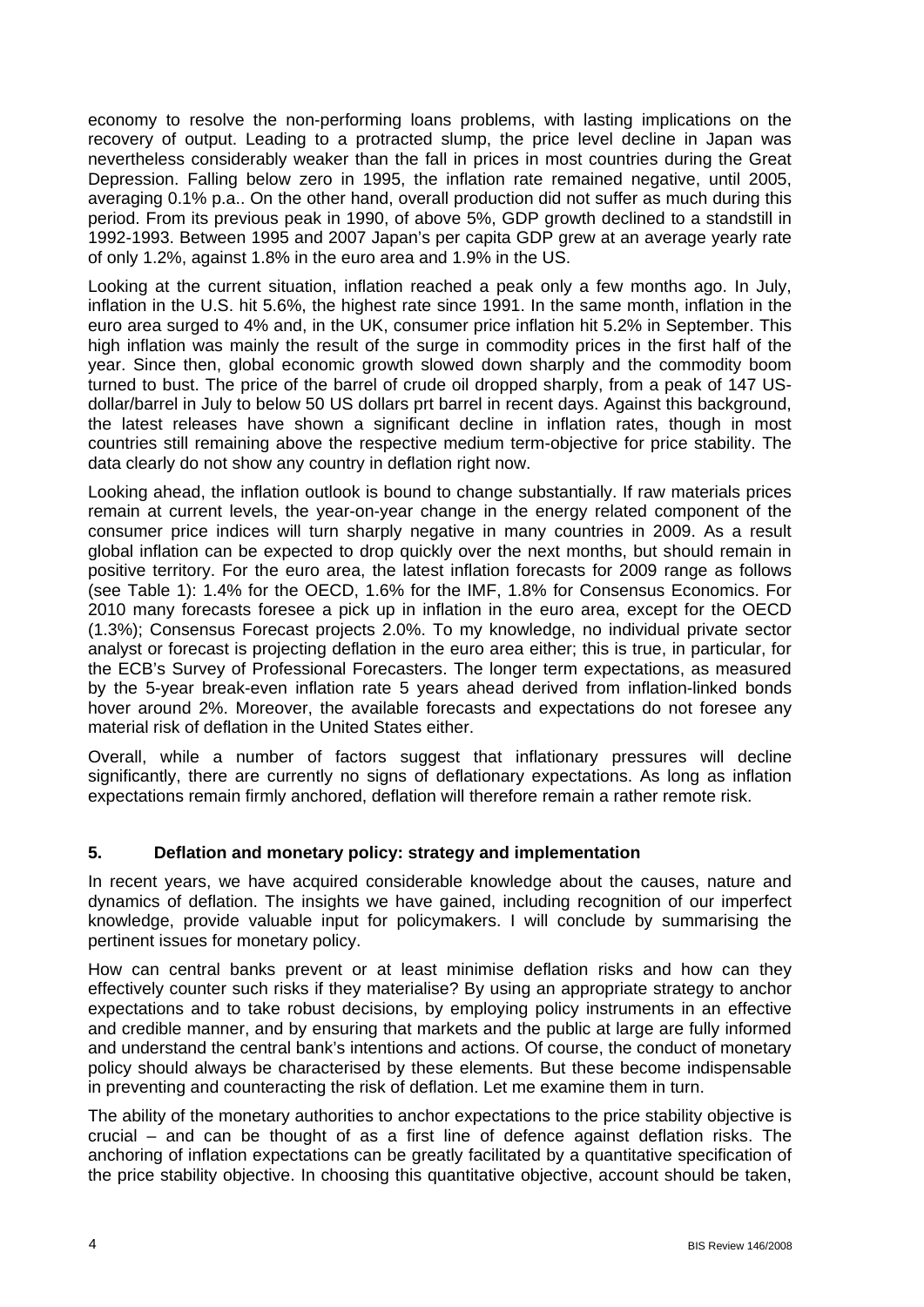among other things, of potential deflation risks. When the ECB evaluated its monetary policy strategy in 2003, it confirmed its quantitative definition of price stability; at the same time, it clarified that in the pursuit of price stability it will aim to maintain inflation rates close to but below 2% over the medium term. This clarification was partly meant to underline *"the ECB's commitment to provide a sufficient safety margin to guard against the risks of deflation"* and also to " *address the issue of the possible presence of a measurement bias in the HICP and the implications of inflation differentials within the euro area*". The quantitative definition of the monetary policy objective can help make expectations of future price developments "mean-reverting", thus ensuring that they do not depart from the central bank's stated objective. Needless to say, the ability of the central bank to anchor expectations ultimately depends on the effectiveness with which it achieves its goal.

This requires, especially in an environment of low inflation and low interest rates, that the central bank uses a strategy which provides a robust basis for decision-making and an effective framework for communicating policy decisions. A robust strategy is one that can be expected to work acceptably well under different assumptions concerning the channels and dynamics of the monetary transmission mechanism, including alternative hypotheses regarding the type and degree of nominal rigidities, the nature and formation of expectations.

The ECB's strategy combines economic and monetary analysis in assessing the outlook for price stability and the associated risks. It is suited for the conduct of monetary policy in an environment of low inflation. Monetary analysis does not only serve to "cross-check" from a longer-term perspective, the assessment based on the economic analysis, which focuses over a short to medium-term horizon. Monetary analysis can also provide useful information on the evolution of asset prices and help signal misalignments in asset markets that – if left unchecked – may unwind in disorderly way.<sup>[3](#page-4-0)</sup> A robust approach to the assessment of the risks surrounding the economic outlook can insure against inaction or too hasty decisions, which can be both regretted with hindsight. In this respect, the historical evidence supports the conclusion that monetary aggregates can play an important role when inflation is low or negative and the nominal interest rate is constrained by the zero lower bound.<sup>[4](#page-4-1)</sup>

With regard to policy implementation, the old saying "prevention is better than cure" is applicable also when deflation risks concretely emerge. The potentially complex deflation dynamics suggest that the central bank should act promptly and, possibly, in a pre-emptive fashion. Acting decisively and early, the central bank can reduce the probability that the zerointerest rate becomes a binding constraint and that conventional monetary policy becomes ineffective. A swift policy easing may further help to stabilise asset prices, counter a disproportionate widening in the market risk premium and thus prevent a sharp decline in the provision of credit.

However, such an approach, aimed at taking insurance against a possible deflation risk, also entails costs. First, it may contribute to, rather than obviate, a worsening of market sentiment, if it is interpreted as a signal that the central bank has a more pessimistic assessment of the economy than market participants. It has been observed at times that sharp reductions of policy rates have led to a deterioration of market sentiment. A policy of ensuring against a deflation risk, without clear evidence that the risk is materialising, might in fact coordinate agents' expectations of negative inflation, thus increasing its likelihood. Second, if the transmission of monetary policy does not function properly, the lowering of policy rates is not transmitted to the real economy and is thus not effective. We can see that in the current environment rates to end users have fallen much less than policy rates. This undermines the confidence on the effectiveness of monetary policy, which might aggravate the problem. It is thus preferable to devote efforts to improve the transmission mechanism, in particular by

1

<span id="page-4-0"></span><sup>3</sup> See O. Issing (2002) and C. Borio and P. Lowe (2002).

<span id="page-4-1"></span><sup>4</sup> See M. Bordo and A. Filardo (2005).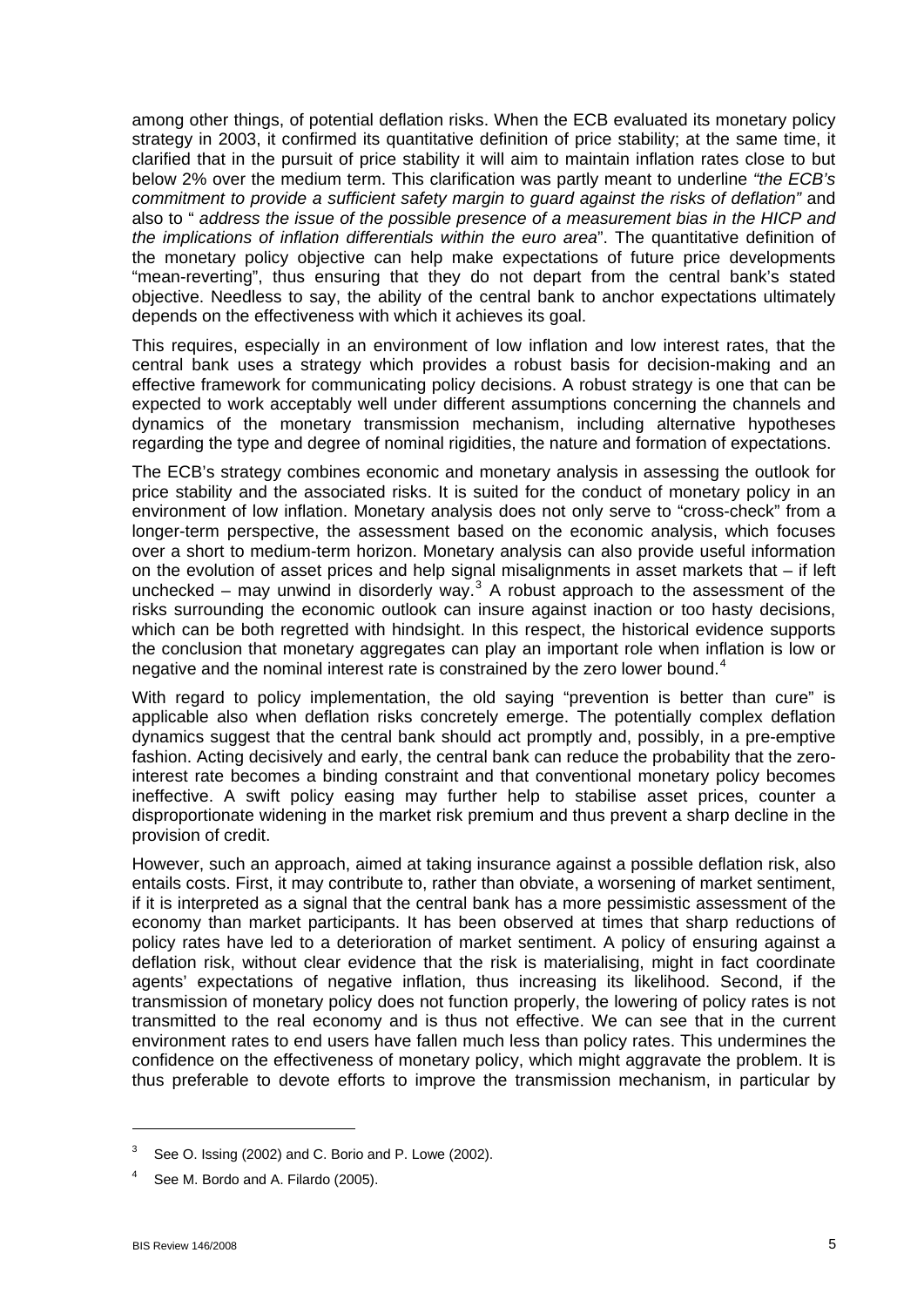strengthening the solvency situation of the banking system. Third, the exhaustion of all ammunitions earlier in the process, when there is no evidence of a deflationary shock, reduces the margin of manoeuvre in case other adverse shocks occur. For instance, if foreign exchange markets do not display a major appreciation of the exchange rate, which in the past has always been associated with deflation, monetary policy should maintain some room to counter such undesired development. Finally, if deflation risks eventually subside, too loose a monetary policy stance can fuel excessive risk taking, which would give rise to a new asset bubble that would lead down the road to even greater problems. Let me spend a few words on this objection.

The counter argument is that the real problem of lowering rates would emerge if rates were kept at low levels for too long, something central banks have been reproached in the first half of this decade. To avoid this scenario, the solution is not to avoid cutting rates to a low level but to raise them quickly enough, when the deflation fears evaporate. However, this strategy is not time consistent. In order to be credible, a policy of low interest rates aimed at ensuring against a deflation risk must affect the whole yield curve. This requires that the central bank commits to maintain low rates for a prolonged period of time.<sup>[5](#page-5-0)</sup> Only in this way is the incentive created to invest in risky assets rather than holding money. However, the longer are interest rates held at a low level, below the equilibrium one, the greater is the need for a quick tightening, to reverse the course and bring back the policy in line. But such a tightening would induce a substantial re-pricing of risk and a potential downloading of these risky assets from investors' portfolios. The more agents have accumulated risky assets on the expectation that rates will remain low, the more the decision to finally increase policy rates will produce some disruption in asset markets. The experience of 1994 is quite interesting in that respect. There is thus a natural tendency to postpone the decision to tighten until the evidence that the recovery is solidly taking place is clear cut. Raising rates too early would be feared as jeopardising the recovery. On the other hand, the more the rate increase is delayed, the sharper it should be, to catch up with the lost ground.<sup>[6](#page-5-1)</sup> But a similar problem to the one just explained would emerge. To avoid creating turbulence, the tightening tends to be conducted at a measured pace, which inevitably leads policy to be behind the curve.

To sum up, if interest rates are pushed very low on the fear of deflation, and deflation does not materialize, market participants will have sooner or later to shed the risky assets that they accumulated in their portfolios as a result of the low level of rates and to account for capital losses. Monetary policy might postpone the timing of such portfolio reallocation, keeping rates low and thus maintaining the incentive to avoid the capital loss, but the time of reckoning will come at a certain point. The incentive could be to postpone it as long as possible. The risk is that when the adjustment finally comes, on top of other adjustments in the economy, its effects are very disruptive. This story might sound familiar. It should call for prudence in conducting so-called "insurance" policies. They may sound costless in the short term, but the bill might come when least expected, and with a surcharge.

### **6. Conclusions**

In my opinion the term "deflation" is often misused as a catch-all phrase describing all kinds of negative developments. This can obviously be dangerous as it could lead to the wrong policy advice, like a false diagnosis may lead to the prescription of overly aggressive medical treatment. The patient may think that this is harmless, and costless if he is insured. But as doctors know, there is no benign medicine and patients are always invited to carefully read the list of side effects and possible complications.

<span id="page-5-0"></span><sup>5</sup> See Bernanke (2002).

<span id="page-5-1"></span><sup>6</sup> See L. Bini Smaghi (2006).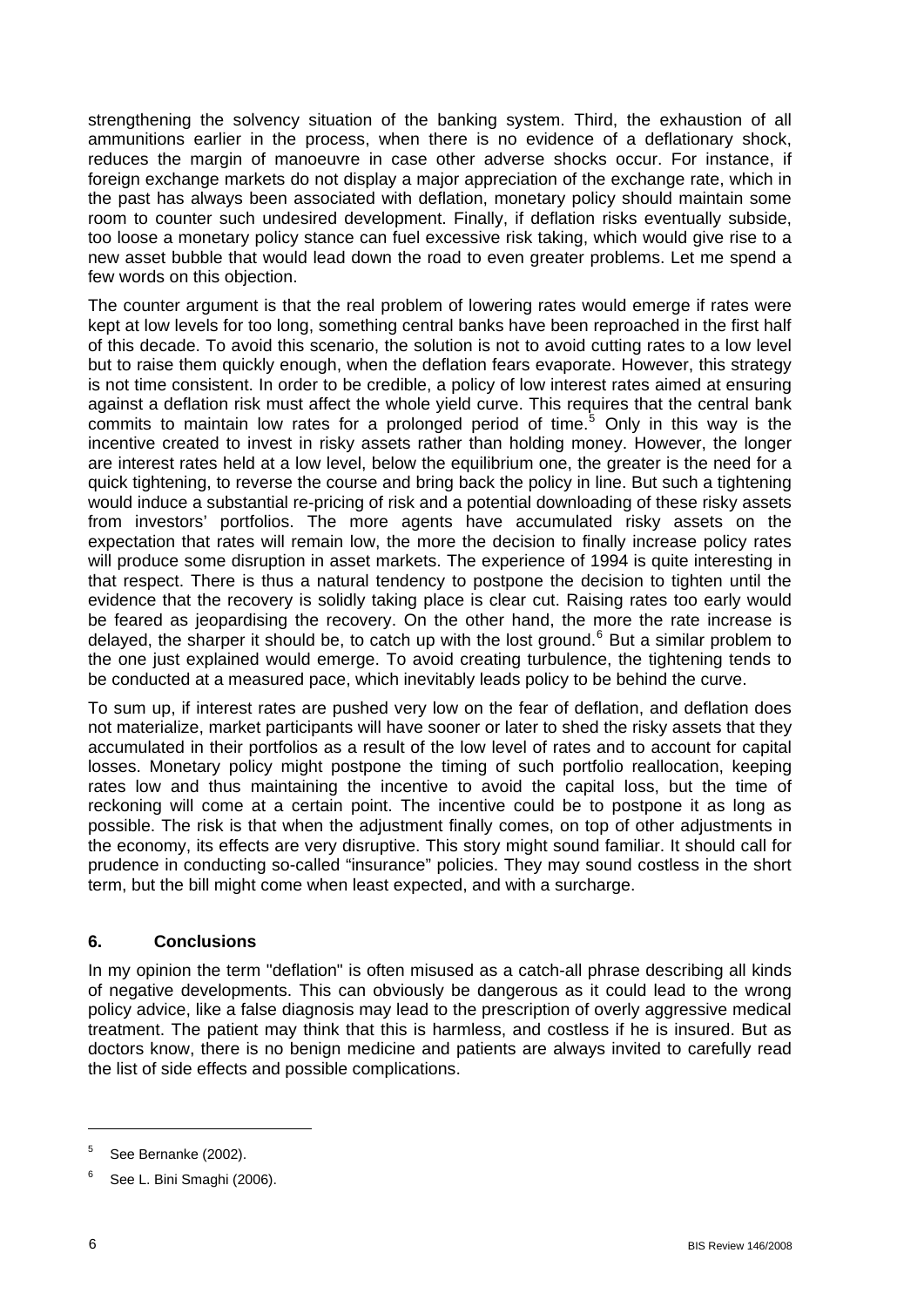The best contribution that monetary policy can make to avoid the negative scenarios that I have described is to be implemented within a framework that ensures both a clear definition of price stability and a medium term strategy in which relevant economic and financial indicators are taken into account. This is the way the ECB has conducted monetary policy, also in turbulent times. This is not sufficient, however. It is essential that the transmission mechanism of monetary policy is improved, so that the monetary impulse is transmitted effectively to the real economy. This requires decisive action, in particular by national governments, to ensure the solidity of the financial system and restore confidence in financial markets.

|                    | Euro area | United States |      |        |
|--------------------|-----------|---------------|------|--------|
|                    | 2009      | 2010          | 2009 | 2010   |
| OECD               | -4        |               | ר ו  | l. 6   |
| TMF                | 1.6       | 64)           | 1.8  | $\sim$ |
| Consensus Forecast | - 8       | 2 በ*          | 14   | つ*     |

### Table 1. Inflation for ecasts in November 2008

*\* This refers to the first 2 quarters of 2010 as reported in the Survey in September 2008.* 

#### **References**

L. Benati (2008), "Investigating Inflation Persistence Across Monetary Regimes", Quarterly Journal of Economics 123(3), 1005-1060.

B. Bernanke (2002), "Deflation: Making sure "it" Doesn't Happen Here", Remarks before the National Economist Club, Washington, DC, 21 November 2002.

L. Bini Smaghi (2006), "Three questions on Monetary tightening", Nomura Conference, 26-27 October 2006 (www.ecb.int).

M. Bordo, C. Erceg and C. Evans (2000), "Money, Sticky Wages and the Great Depression," American Economic Review.

M. Bordo and A. Filardo (2005), "Deflation and Monetary Policy in a Historical Perspective: Remembering the Past or Being Condemned to Repeat It", Economic Policy Vol. 20(44), 799-844.

M. Bordo, J. Landon Lane and A. Redish (2004): "Good versus Bad Deflation: Lessons from the Gold Standard Era," NBER Working Paper No. 10329 (February).

C. Borio and P. Lowe (2002): "Asset Prices, Financial and Monetary Stability: Exploring the Nexus," BIS Working Paper No. 114.

J. Bradford De Long and L. Summers (1986): "Is Increasing Price Flexibility Stabilising?" American Economic Review No. 76, 5, pp. 1031-1044.

L. Christiano, R. Motto and M. Rostagno (2003): "The Great Depression and the Friedman-Schwartz Hypothesis," Journal of Money, Credit and Banking 35(6, Part 2), December, 1119- 1197.

C. Goodhart (2004): "Beyond Current Policy Frameworks," BIS Working Paper 189.

O. Issing (2002): "Central Bank Perspectives on Stabilization Policy," Federal Reserve Bank of Kansas City Economic Review, Vol. 87, 4 (Fourth Quarter).

J. M. Keynes (1936): "The General Theory of Employment, Interest and Money", London: Mc Millan.